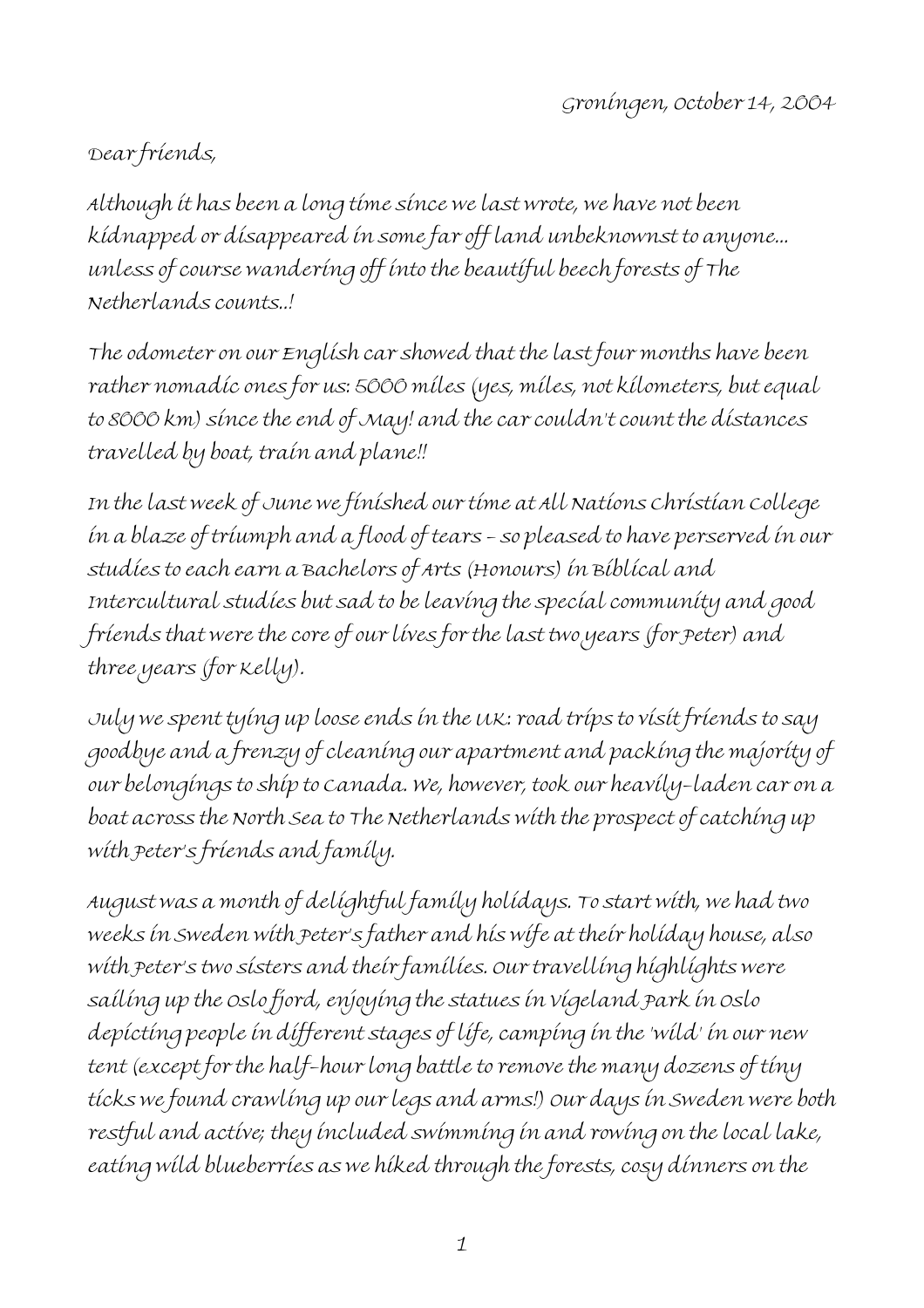veranda and various games with the children, like playing house under the table! Following this holiday time, we stayed for a week in a renovated barn in Drenthe, a rural Dutch province, with Peter's mother and her partner along with Peter's brother and sister and their families. Peter was a big hit with his eight-year-old nephew... it had something to do with computers and games! Kelly was a favourite with the nieces and was in demand to sit beside at the table and to play with - barbies, playmobile and friendship bracelets. Apart from playing, we also picked blackberries, cycled through the fields and along the canals, visited an open-air museum and an old-fashioned village, and ate real Dutch pancakes at a local cafe. It was great to catch up with the family and Kelly's great excitement was that she could speak enough Dutch to play with the children and understand basic group conversation.

August newsflash: we celebrated our first wedding anniversary and are more in love than ever! And we are getting to know each other better and are learning how to live together. It is both an art and a science... but fun!!

September was a month of eclectic holidays: two weeks house-sitting in Amsterdam, a quick visit to England for a wedding and to sell our car, a week in Switzerland to see some college friends (we managed to fit in a mountain hike too!) and a week of retreat in a cottage in the Gelderland (NL) forests. Given all the weeks of hellos and goodbyes in rapid succession, we really appreciated the week of time being neither guests nor hosts, to sit still and set aside the daily pressures, to think and pray about who we are and how we want to express that among the wider community in the things we do in the future. On the practical side, we booked plane tickets to Vancouver for November 3!

With this leave-taking looming, October is for us a more settled month, based in Groningen (Peter's hometown in the North of The Netherlands) at Peter's mum's house. We are focussing on connecting with friends here and preparing for our move. Kelly continues to be enchanted by the mix of old and new coexisting side by side in Europe - the horse drawn carriage beside the tractor, the 14th century cloister now made into tasteful apartments, the small boy walking along in his father's wooden clogs carrying the latest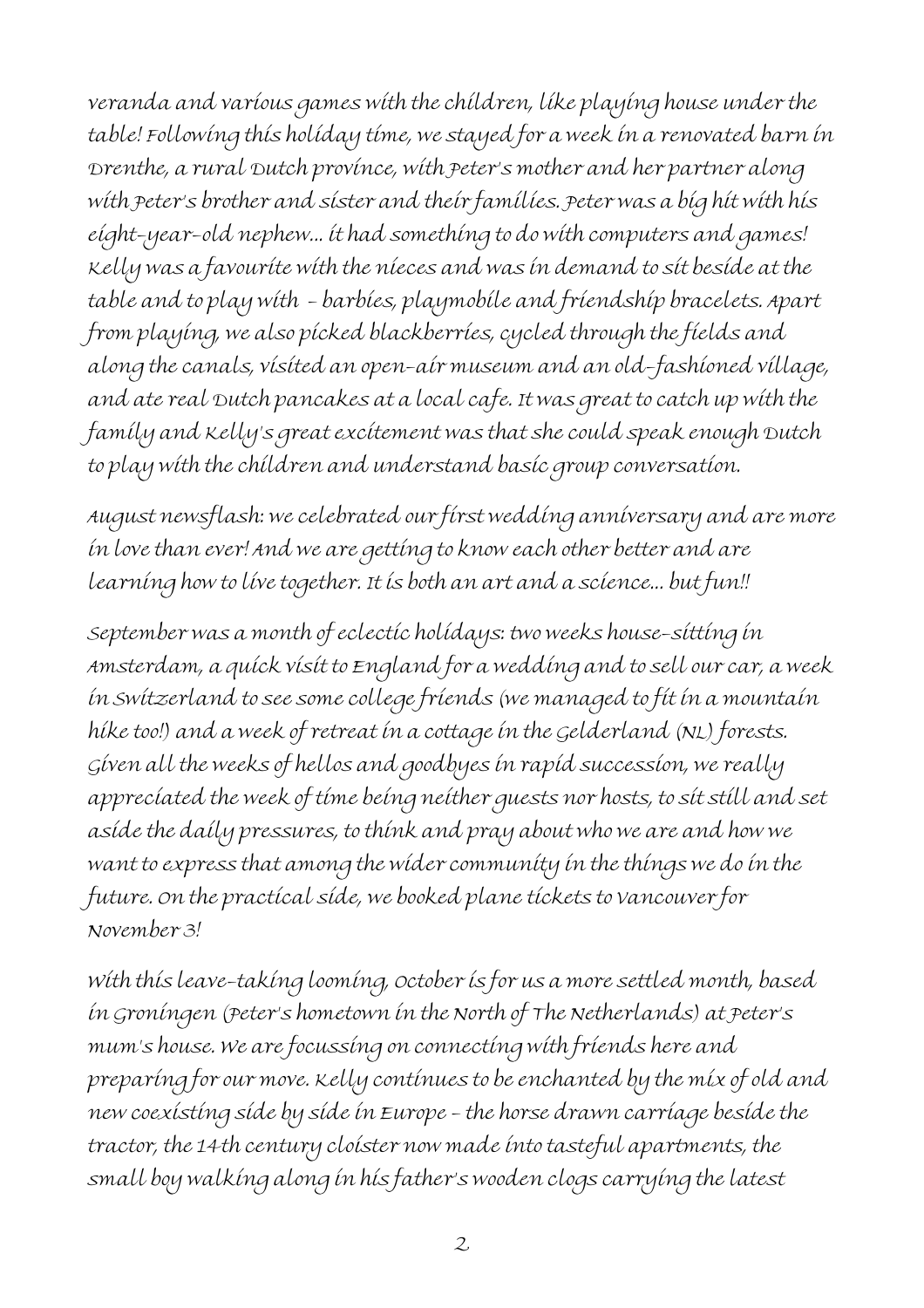fad-game, the jeans-clad workmen thatching a cottage in traditional style. Although modern and up to date, life in the 'old world' definitely has a different flavour from life in the 'new world.' Peter will have his turn for experiencing the difference in the coming months!

As we currently see the coming months, they will include staying with Kelly's parents upon our arrival in Vancouver while we find our feet. We are looking forward to this time spent under the same roof with them and with Kelly's brother Pete before his wedding in December. Eventually we hope to settle on our own for a while as we continue with the process of obtaining permanent residence for Peter in Canada, which requires that we stay in Canada for two years out of the next five. But lest you think that we have abandoned our overseas plans, we need to say that we are continuing to investigate and follow-up options for going to live and work in South-East Asia. Vancouver seems to be a good base from which to do this and to be involved in Asian communities before we get to Asia. We are aiming to find jobs to sustain us, which may seem like ordinary common sense to you, but which seems like a bit of a novelty to us who have not worked for two and half years (Peter) and three and a half years (Kelly)!! We are looking forward to reconnecting with Kelly's friends and becoming involved in her church, Granville Chapel, and in the community at large. It has been six years since Kelly has lived in Vancouver (!) and that was still in the single, student phase so she is aware that there will be some adjustments to make upon returning to the familiar, which has moved on, even as she has herself moved on in her own direction and now returns as a married, non-student. For Peter, this is a new country that he had not ever dreamed of living in before a year ago, so there will be some adjustments for him too. However, we are looking forward to ordinary, every day life in this new chapter in our lives. We don't quite know how it will look, but it seems to look interesting and challenging and fun too. We are hoping that with some constancy in our routine we will be better at corresponding but we daren't promise anything! We would love to hear from you too, when you find a moment. Our email address stays the same: peterkelly@passchier.net and if you want to check out some photos and other info concerning us, we are hoping to update our website this month: peterkelly.passchier.net